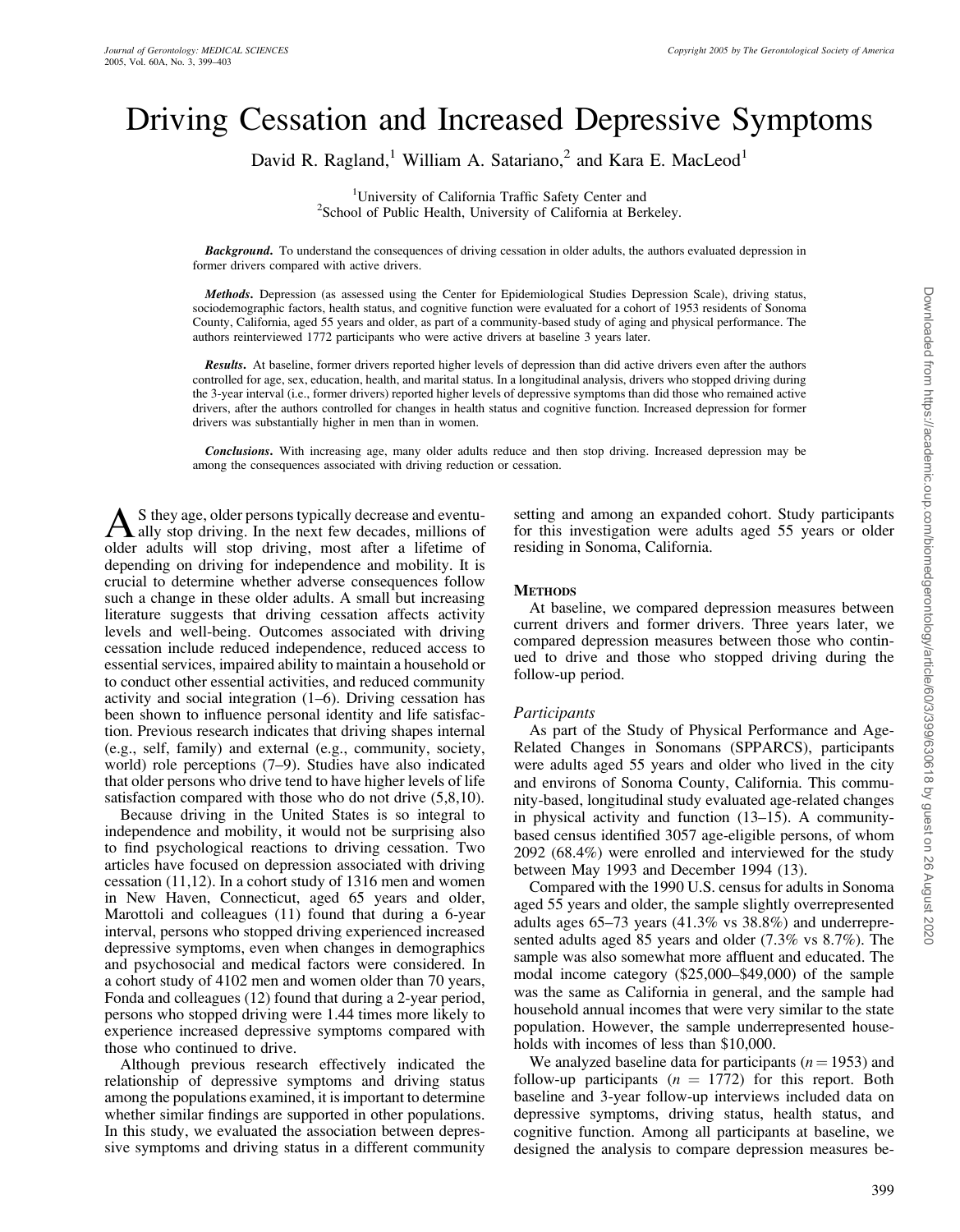| Table 1. Driving Status at Baseline and 3-Year Follow-Up for Adults |  |  |  |
|---------------------------------------------------------------------|--|--|--|
| Aged 55 or Older Among Sonoma County Residents (SPPARCS)            |  |  |  |

| <b>Status</b>     | <b>Baseline</b> | Follow-Up* |
|-------------------|-----------------|------------|
| Current drivers   | 1772            | 1419       |
| Former drivers    | 135             | 42         |
| Never drivers     | 46              | NA         |
| Lost to follow-up | <b>NA</b>       | 311        |
| Total             | 1953            | 1772       |

*Notes*: \*Follow-up included only current drivers at the baseline  $(n = 1772)$ .  $SPPARCS = Study of Physical Performance and Age-Related Changes in$ Sonomans;  $NA = not$  applicable.

tween current drivers and former drivers. We designed the analysis of data for drivers over time to compare depression measures between those who continued to drive and those who stopped driving during the follow-up period.

Cross-sectional analyses were restricted to participants who had baseline data for driving status, depressive symptoms, and relevant control variables ( $n = 1953$ ). Prospective analyses were restricted to 1772 current drivers at baseline who also had follow-up data on driving status, depressive symptoms, and relevant control variables.

#### Health Status

We assessed participants' health status at each wave using participant-reported physician-diagnosed conditions, including asthma, bronchitis, emphysema, cancer, atherosclerotic heart disease, cerebrovascular disease, cirrhosis-hepatitis, kidney disease, Parkinson's disease, and diabetes.

# Cognitive Function

Cognitive function was assessed by a modified Mini-Mental State Examination. Based on responses during interviews, we selected a subset of six items to provide the most sensitive measure of cognitive function for this sample. The six items included questions and tasks that at least 10% of the subjects had answered or performed incorrectly. The values were grouped into the lowest quartile (scores 0–14) and upper three quartiles (scores 15–18).

# Depression Status

The Center for Epidemiological Studies Depression Scale (CES-D) (16) was administered at baseline and at follow-up interviews. The CES-D is a depression instrument in which respondents report the occurrences of feelings, behavior, or both on 20 items. The score is the sum of the 20 weighted items. A score of 16 or more is considered currently depressed. Based on these scores, we evaluated a dichotomous depression variable (i.e., depressed  $16 \leq$  vs not depressed  $\leq$ 16) and a continuous variable.

# Driving Status

Driving status was determined from both self-reported driver license history and driving behavior. Current drivers were defined as driving with a valid driver's license. Former drivers were defined as previously holding a valid driver's license but not currently driving. Never drivers were those who had never held a valid driver's license.

#### Analyses

For the cross-sectional analysis of baseline data, we performed linear regression analyses to compare depression scores for current drivers versus former drivers and current drivers versus never drivers. The analyses controlled for age, sex, marital status, health status, and cognitive status.

For the longitudinal analysis, we conducted a linear regression to evaluate the relationship between the follow-up depression scores and a dichotomous driving-status variable (i.e., current drivers, designated as those who remained current drivers during the entire follow-up period, and former drivers designated as those who stopped driving during that interval). The analysis controlled for age, sex, baseline health and cognitive status, and changes in health and cognitive status between the baseline and follow-up examinations.

# **RESULTS**

# Driver Status at Baseline and Follow-Up

Of 1953 participants interviewed at the baseline (Table 1), 1772 were current drivers, 135 were former drivers, and 46 were never drivers. Of the 1772 current drivers at baseline, 311 (17.5%) were lost to follow-up. Of the remaining 1419, 97% remained current drivers at the follow-up, whereas 3% had stopped driving (i.e., become former drivers).

# Baseline Cross-Sectional Results

In a bivariate analysis (Table 2), rates of depressed status were higher in former drivers (20.7%) and never drivers  $(15.2\%)$  than in current drivers  $(8.3\%)$ . Similarly, the mean depression scores were higher in former drivers (9.0) and never drivers (10.1) than in current drivers (6.1).

Driving status was also associated with specific sociodemographic characteristics (Table 2). Compared with current drivers, former drivers were generally older, had fewer years of education and were more likely to be women, to have poorer health, and to be widowed. Never drivers had a similar profile.

In the multivariate analysis, baseline driving status maintained its strong association with depression scores after we controlled for other factors related to driving status (Table 3). The regression coefficient comparing depression scores of former drivers and current drivers was 1.67 ( $p <$ .005); that is, on average, former drivers had depression scores that were 1.67 times higher than the scores of current drivers. The coefficient comparing never drivers to current drivers was 1.69 ( $p < .05$ ). In the multivariate regression model, the depression score was associated with (older) age, (male) sex, marital status (divorced/separated or widowed), and poor health status at baseline. We repeated the multivariate analyses for women and men separately (Figure 1). The difference between current drivers and former drivers was slightly higher for men, but this difference was not significant ( $p = .68$ ).

# Longitudinal Results

The multivariate analyses of follow-up data included only current drivers at baseline and compared the depression scores of 42 participants who became former drivers with the 1419 participants who continued to drive. The depression scores were higher in former drivers (9.7) than in current drivers (5.7) ( $p < .001$ ). Former drivers had an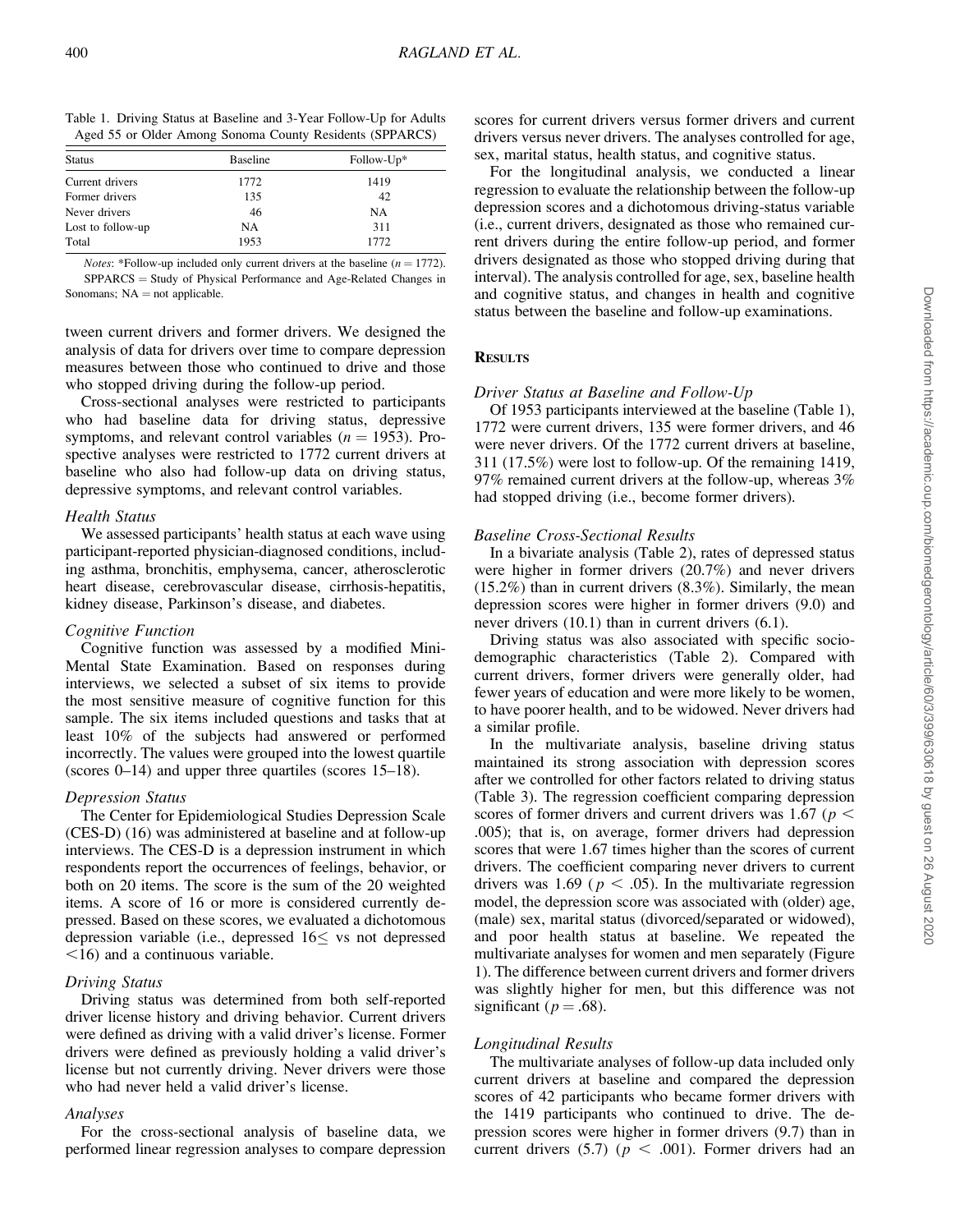|                                 | Driving Status at Baseline        |                                 |                               |                           |
|---------------------------------|-----------------------------------|---------------------------------|-------------------------------|---------------------------|
| <b>Baseline Characteristics</b> | Current<br>Driver<br>$(N = 1772)$ | Former<br>Driver<br>$(N = 135)$ | Never<br>Driver<br>$(N = 46)$ | $\boldsymbol{p}$<br>Value |
| Current depressed status        |                                   |                                 |                               |                           |
| $(CES-D)$ Score of $16+$        |                                   |                                 |                               |                           |
| Yes                             | 8.3%                              | 20.7%                           | 15.2%                         |                           |
| No                              | 91.7%                             | 79.3%                           | 84.8%                         | < 0.001                   |
| Mean depression scores          | 6.1                               | 9.0%                            | 10.0%                         | < 0.001                   |
| Age                             |                                   |                                 |                               |                           |
| $55 - 64$                       | 29.9%                             | $4.4\%$                         | 8.7%                          |                           |
| $65 - 74$                       | 45.1%                             | 21.5%                           | 28.3%                         |                           |
| $75 - 84$                       | 22.6%                             | 52.6%                           | 43.5%                         |                           |
| $85+$                           | 2.4%                              | 21.5%                           | 19.6%                         | < 0.001                   |
| Education level, y              |                                   |                                 |                               |                           |
| $0 - 11$                        | 7.5%                              | 20.0%                           | 45.7%                         |                           |
| 12                              | 23.9%                             | 23.7%                           | 28.3%                         |                           |
| $13+$                           | 68.6%                             | 56.3%                           | 26.1%                         | < 0.001                   |
| Sex                             |                                   |                                 |                               |                           |
| Female                          | 57.8%                             | 67.4%                           | 91.3%                         |                           |
| Male                            | 42.2%                             | 32.6%                           | 8.7%                          | < 0.001                   |
| Marital status                  |                                   |                                 |                               |                           |
| Married                         | 64.7%                             | 49.6%                           | 43.5%                         |                           |
| Divorced/separated              | 12.3%                             | 8.9%                            | 8.7%                          |                           |
| Widowed                         | 19.2%                             | 34.8%                           | 34.8%                         |                           |
| Never married                   | 3.8%                              | 6.7%                            | 13.0%                         | < 0.001                   |
| Health status                   |                                   |                                 |                               |                           |
| Good                            | 55.2%                             | 38.5%                           | 52.2%                         |                           |
| Poor                            | 44.8%                             | 61.5%                           | 47.8%                         | < 0.001                   |

| Table 2. Baseline Sociodemographic, Depression, and Health Status |  |
|-------------------------------------------------------------------|--|
| Variables by Baseline Driving Status for Adults Aged 55 or Older  |  |
| Among Sonoma County Residents (SPPARCS)                           |  |

 $Note: SPPARCS = Study of Physical Performance and Age-Related Changes$ in Sonomans;  $CES-D = Center$  for Epidemiological Studies Depression scale.

increase in average depression score of 3.71, whereas current drivers had virtually no change ( $p < .001$ ).

Former drivers were generally older than current drivers  $(p < .001)$  and were more likely to have had a change toward poorer health status and to be widowed. There were no differences by sex or education.

In the multivariate analyses, the increased depression scores in former drivers remained higher than in current drivers. The regression coefficient for former drivers was 3.12; that is, the average depression score increased 3.12 for former drivers compared with current drivers. We found no differences in cognitive function, as assessed using the modified Mini-Mental State Examination, in the followup multiple regression, and thus we did not include it in this model.

Age was related to change in depression, with those ages 65–74 years and 75–84 years showing increased depression compared with those aged 55–64 years. Women had increased depression compared with men ( $p < .02$ ). Change in health status, cognitive function at baseline, and change in cognitive function were each related to increased depression.

We repeated the multivariate analysis for women and men separately. Among former drivers, Figure 1 (bottom panel) shows increased depression scores over time for both

#### Table 3. Baseline Multiple Regression Results for Depression Scores in Relation to Driving Status and Selected Control Variables (SPPARCS)

| Parameter                   | N    | Coefficient | <b>SE</b> | $p$ Value |  |
|-----------------------------|------|-------------|-----------|-----------|--|
| Driving status              |      |             |           |           |  |
| Current driver              | 1772 | Referent    |           |           |  |
| Former driver               | 135  | 1.67        | 0.63      | < 0.01    |  |
| Never driven                | 46   | 1.69        | 0.98      | .09       |  |
| Sociodemographic factors    |      |             |           |           |  |
| Age, y                      |      |             |           |           |  |
| $55 - 64$                   | 539  | Referent    |           |           |  |
| $65 - 74$                   | 841  | 0.13        | 0.35      | .71       |  |
| $75 - 84$                   | 492  | 0.84        | 0.43      | .04       |  |
| $85+$                       | 81   | 0.04        | 0.84      | .96       |  |
| <b>Sex</b>                  |      |             |           |           |  |
| Male                        | 796  | Referent    |           |           |  |
| Female                      | 1157 | 1.17        | 0.31      | < 0.001   |  |
| Marital status              |      |             |           |           |  |
| Married                     | 1234 | Referent    |           |           |  |
| Divorced/separated          | 233  | 1.86        | 0.47      | < 0.001   |  |
| Widowed                     | 404  | 1.35        | 0.40      | < 0.001   |  |
| Never married               | 82   | 0.61        | 0.72      | .71       |  |
| Educational level, y        |      |             |           |           |  |
| $0 - 11$                    | 181  | 1.92        | 0.54      | < 0.001   |  |
| 12                          | 468  | 0.91        | 0.34      | < 0.01    |  |
| $13+$                       | 1304 | Referent    |           |           |  |
| Health status               |      |             |           |           |  |
| Good                        | 1054 | Referent    |           |           |  |
| Poor                        | 899  | 1.18        | 0.29      | < 0.001   |  |
| Cognitive status            |      |             |           |           |  |
| <b>Baseline Mini-Mental</b> |      |             |           |           |  |
| <b>State Examination</b>    | 1953 | $-0.41$     | 0.07      | < 0.001   |  |

Notes: Use of antidepressants was initially selected for controlling but showed little or no difference.

 $SPPARCS = Study of Physical Performance and Age-Related Changes in$ Sonomans;  $SE =$  Standard error.

women and men, with greater increases among men. In contrast, current drivers who continued to drive had very little change in depression scores over time for either men or women. The different pattern for men versus women was significant ( $p < .01$ ).

#### **DISCUSSION**

As expected, current drivers at baseline who stopped driving during the 3-year follow-up interval (i.e., former drivers) reported higher levels of depressive symptoms than did those who remained current drivers, even when changes in health status and cognitive function were considered. These findings are consistent with previous studies showing an association between driving cessation and depressive symptoms (11,12).

An association between driving cessation and depression could operate through several mechanisms: Driving cessation could contribute to depressive symptoms through a loss of independence and mobility; depressive symptoms may accelerate the process of driving cessation; or a change in some third variable(s) (e.g., a particular health condition) could affect depression and driving cessation. It should be noted, of course, that this is the problem of interpretation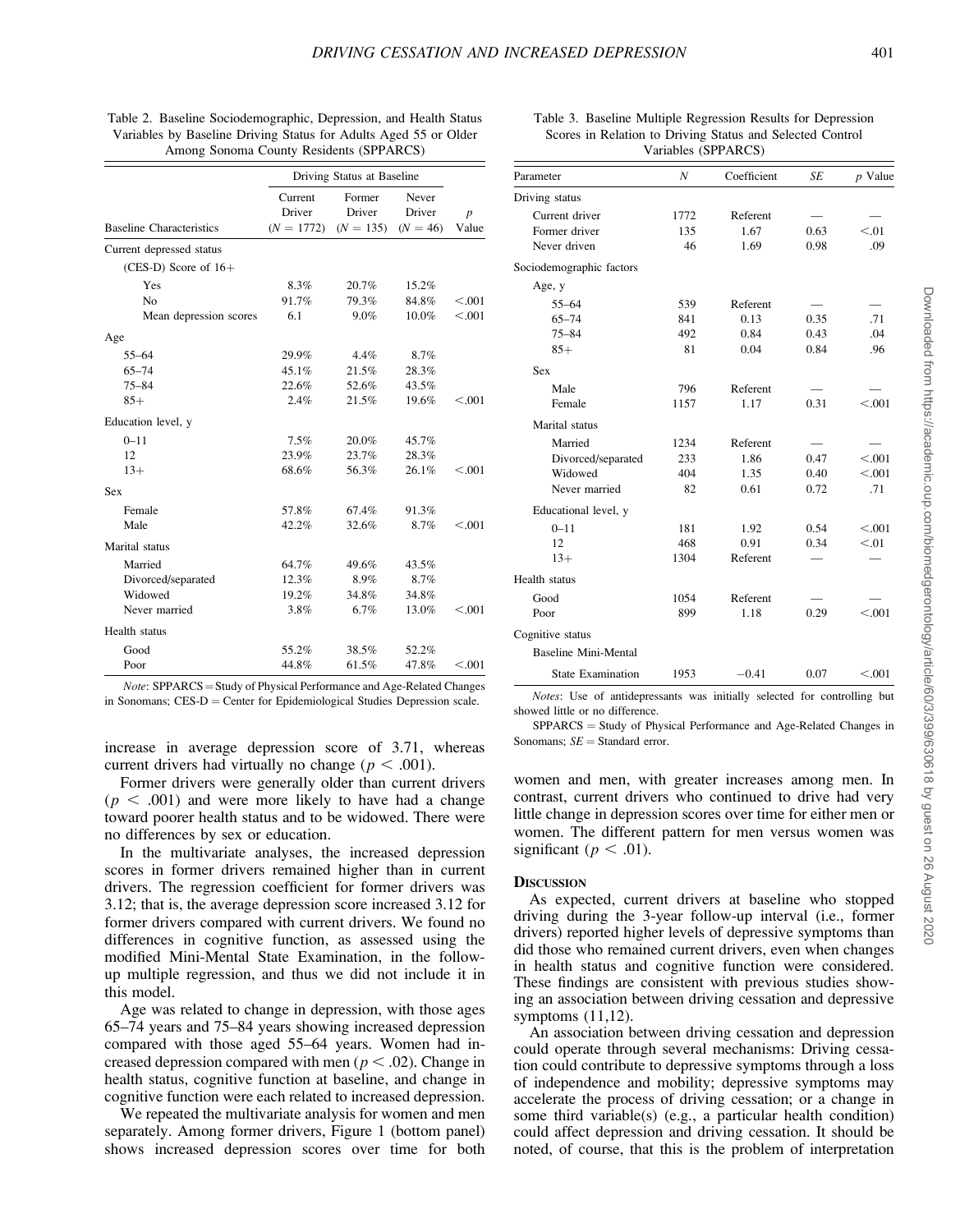

Table 4. Baseline Depression Score, Sociodemographic and Health Status Indicators by Driving Status at Follow-Up for Adults Aged 55 and Older Among Sonoma County Residents (SPPARCS)

|                                    | Driving Status at Follow-Up |                        |                  |
|------------------------------------|-----------------------------|------------------------|------------------|
|                                    | Current<br>$(N = 1419)$ ,   | Former<br>$(N = 42)$ , | $\boldsymbol{p}$ |
| <b>Baseline Characteristics</b>    | $\%$                        | $\%$                   | Value            |
| Current depression status          |                             |                        |                  |
| Yes                                | 5.7                         | 9.7                    |                  |
| No                                 |                             |                        | < 0.001          |
| Change in current depression score | 0.1                         | 3.71                   | < 0.001          |
| Age, y                             |                             |                        |                  |
| $55 - 64$                          | 32.6                        | 4.8                    |                  |
| $65 - 74$                          | 46.4                        | 35.7                   |                  |
| $75 - 84$                          | 19.5                        | 40.5                   |                  |
| $85+$                              | 1.5                         | 19.1                   | < 0.001          |
| Sex                                |                             |                        |                  |
| Female                             | 57.1                        | 66.7                   |                  |
| Male                               | 42.9                        | 33.3                   | .22              |
| Educational level, y               |                             |                        |                  |
| $0 - 11$                           | 7.0                         | 7.1                    |                  |
| 12                                 | 23.1                        | 23.8                   |                  |
| $13+$                              | 69.9                        | 69.1                   | .99              |
| Marital status                     |                             |                        |                  |
| Married                            | 67.0                        | 52.4                   |                  |
| Divorced/separated                 | 11.7                        | 9.5                    |                  |
| Widowed                            | 17.9                        | 35.7                   |                  |
| Never married                      | 3.5                         | 2.4                    | < 0.05           |
| Health condition                   |                             |                        |                  |
| Good health-no change              | 51.2                        | 26.2                   |                  |
| Poor health-change from good       | 6.6                         | 7.1                    |                  |
| Poor health—no change              | 42.1                        | 66.7                   | < 0.01           |

 $Note:$  SPPARCS = Study of Physical Performance and Age-Related Changes in Sonomans.

Figure 1. Top: The results of a multivariate regression for depression score and driving status by sex. Depression was measured using the Center for Epidemiological Studies Depression Scale (CES-D), and scores could range from 0 to 60. The difference between current drivers and former drivers was slightly higher for men, but this difference was not significant ( $p = .68$ ). The mean CES-D score was 7.65 for female current drivers and 6.77 for male current drivers. The mean CES-D score was 9.02 for female former drivers and 8.69 for male former drivers. Bottom: The change in depression scores over time by driving status at follow-up and by sex. The results of a multivariate analysis of depression scores of 42 participants who became former drivers and 1419 participants who remained current drivers are compared by sex. Depression was measured using the CES-D, and scores could range from 0 to 60. Among former drivers, depression scores increased over time for both women and men, with greater increases among men. In contrast, current drivers who continued to drive had very little change in depression scores over time for either men or women. The different pattern for men versus women was significant ( $p < .01$ ). The change in CES-D score was 0.29 for female current drivers and  $-0.44$  for male current drivers. The change in CES-D score was 1.82 for female former drivers and 4.25 for male former drivers.

with all studies that show the relationship between driving cessation and other variables. It is essential to distinguish between the effects of changes in driving itself and the effects of other variables that are related to changes in driving (10).

In the current analyses, we found evidence that the association between driving cessation and depression is due to the effect of driving cessation on depression. First, we conducted a prospective analysis to determine whether baseline depression was associated with subsequent driving cessation, which it was not. This finding appears to contradict the alternative explanation that depression has an important effect on driving cessation. Second, in the longitudinal analysis, we controlled for several variables that may affect both driving cessation and depression, specifically health status and cognitive status. Neither of these variables decreased the association between driving cessation and depression. This finding contradicts the alternative explanation that some third variable affects both depression and driving cessation. To the extent that we controlled for change in health status between the baseline and follow-up interviews, we reduced the possibility that our findings resulted from changes in general health status that affect both driving and depression.

#### Implications for Research

Future research on driving among elderly adults should include additional population studies on the magnitude and age distribution of those who have reduced or stopped driving; studies of patterns of driving cessation and the decision process to voluntarily stop driving (17–19); and the